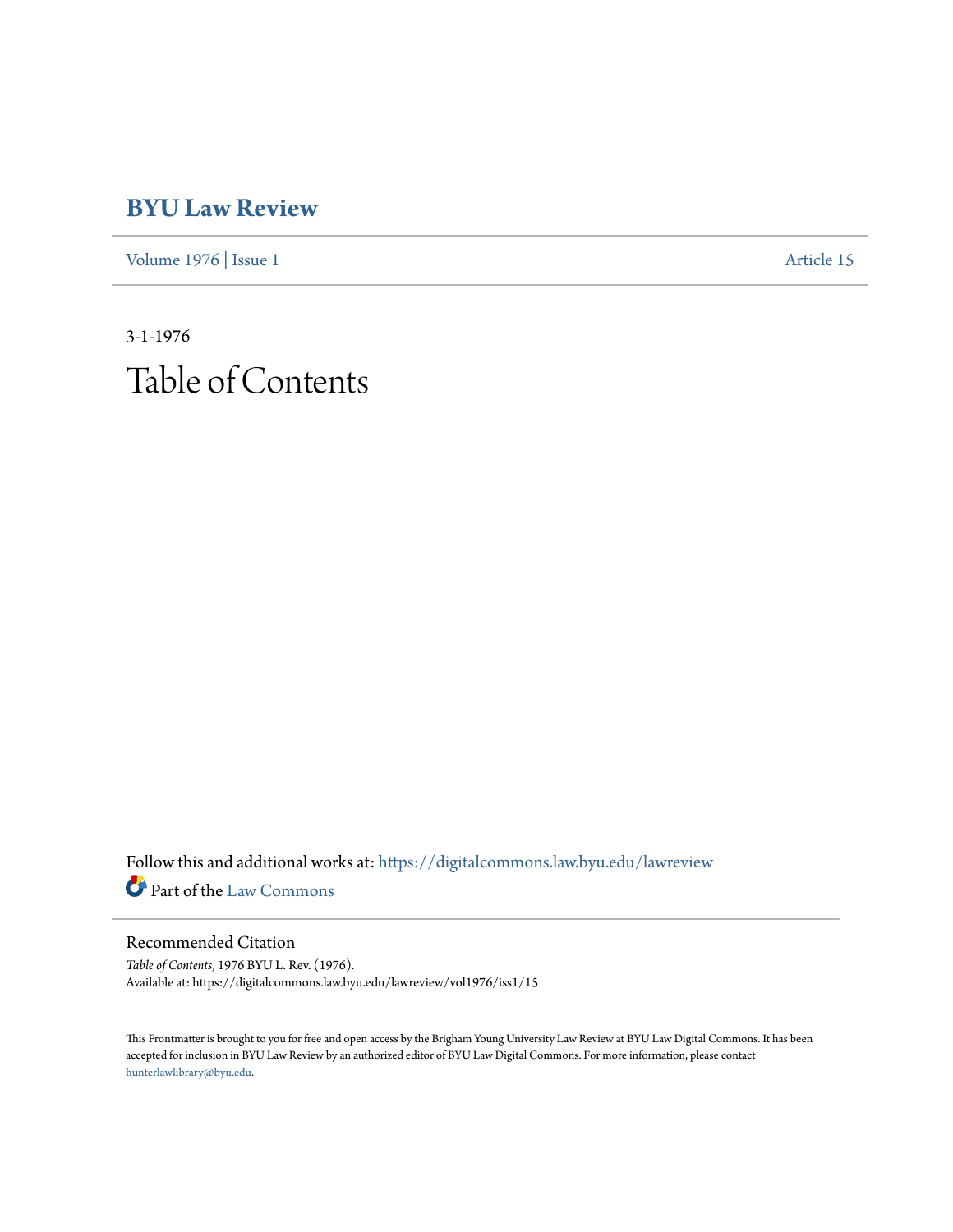## Brigham Young University Law Review

| No. 1 |
|-------|



EDITORIAL OFFICES: The *Brigham Young University Law Review* is published at the J. REUBEN CLARK LAW SCHOOL, Provo, Utah 84602 by the Brigham Young University Law Review. All communications should be sent to the editorial offices.

Views expressed herein are to be attributed to their authors and not to the Law Review, its editors, or Brigham Young University, unless otherwise indicated.

SUBSCRIPTIONS: The *Brigham Young University Law Review* is published four times a year. The subscription rate is \$15 for one year. Single issues may be obtained for \$5 per issue and reprints of articles and comments for \$2 per copy. If the subscriber wishes his subscription discontinued at its expiration, notice should be sent; otherwise, it is assumed that continuation is desired.

Application to mail at second-class postage rates is pending at Provo, Utah and at additional mailing office.

COPYRIGHT: @ Brigham Young University Law Review, 1976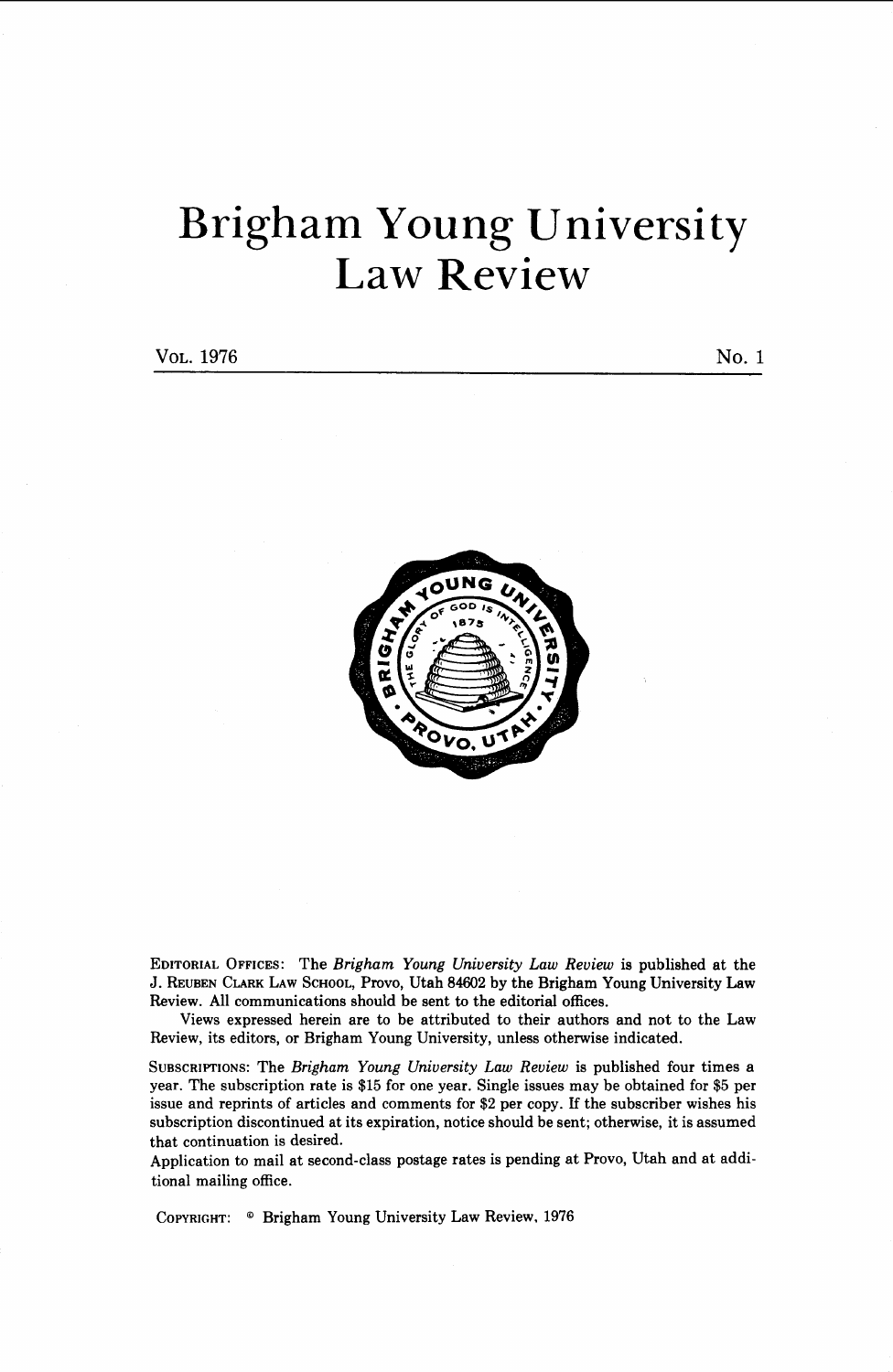### BRIGHAM YOUNG UNIVERSITY J. REUBEN CLARK LAW SCHOOL FACULTY

BACKMAN, JAMES H. (1974), Assistant Professor of Law. B.A., 1969, Harvard College; J.D., 1972, University of Utah.

CHURCH, W. LAWRENCE (1976), Visiting Associate Professor of Law. B.A., 1960, LL.B., 1963, University of Wisconsin.

CRAPO, TERRY L. (1974), Associate Professor of Law. B.A., 1960, M.A., 1960, Brigham Young University; LL.B., 1963, Harvard University.

DEEM, WOODRUFF J. (1973), Professor of Law. B.S., 1936, Occidental College; LL.B., 1946, Georgetown University.

FARMER, LARRY C. (1975), Research Associate and Instructor. B.S., 1968, University of Washington; Ph.D., 1975 Brigham Young University.

FLEMING, J. CLIFTON, JR. (1974), Associate Professor of Law. B.S., 1964, Brigham Young University; J.D., 1967, George Washington University.

GEE, E. GORDON (1975), Assistant Dean of the Law School and Associate Professor of Law. B.A., 1968, University of Utah; J.D., 1971, Columbia University, Ed.D., 1972, Teachers College, Columbia University.

HAFEN, BRUCE C. (1973), Associate Professor of Law. B.A., 1966, Brigham Young University; J.D., 1967, University of Utah.

HANSEN, H. REESE (1974), Assistant Professor of Law. B.S., 1964, Utah State University; J.D., 1972, University of Utah.

HAWKINS, CARL S. (1973), Acting Dean of the Law School and Professor of Law. B.A., 1948, Brigham Young University; J.D., 1951, Northwestern University.

KIMBALL, DALE A. (1974), Associate Professor of Law. B.S., 1964, Brigham Young University; J.D., 1967, University of Utah.

KIMBALL, EDWARD L. (1973), Professor of Law. B.S., 1953, LL.B., 1955, University of Utah; LL.M., 1959, S.J.D., 1962, University of Pennsylvania.

LEE, REX E. (1973), Dean of the Law School and Professor of Law (on leave). B.A., 1960, Brigham Young University; J.D., 1963, University of Chicago.

McKAY, MONROE G. (1974), Associate Professor of Law. B.S., 1957, Brigham Young University; J.D., 1960, University of Chicago.

NEELEMAN, STANLEY D. (1975), Assistant Professor of Law. B.A., 1967, Westminster College; M.A., 1969, J.D., 1972, University of Denver.

OAKS, DALLIN H. (1973), President of the University and Professor of Law. B.A., 1954, Brigham Young University; J.D., 1957, University of Chicago.

PARKER, DOUGLAS H. (1975), Professor of Law. B.A., 1950, J.D., 1952, University of Utah.

RIGGS, ROBERT E. (1975), Professor of Law. B.A., M.A., 1952, University of Arizona; Ph.D., 1955, University of Illinois; LL.B., 1963, University of Arizona.

ROOKER, C. KEITH (1973), Professor of Law. B.S., 1958, Brigham Young University; J.D., 1961, University of Chicago.

THOMAS, DAVID A. (1974), Assistant Professor of Law. B.A., 1967, Brigham Young University; J.D., 1972, Duke University.

WHITMAN, DALE A. (1973), Professor of Law. B.E.S., 1963, Brigham Young University; J.D., 1966, Duke University.

WILLIAMS, GERALD R. (1973), Associate Professor of Law. B.A., 1966, Brigham Young University; J.D., 1969, University of Utah.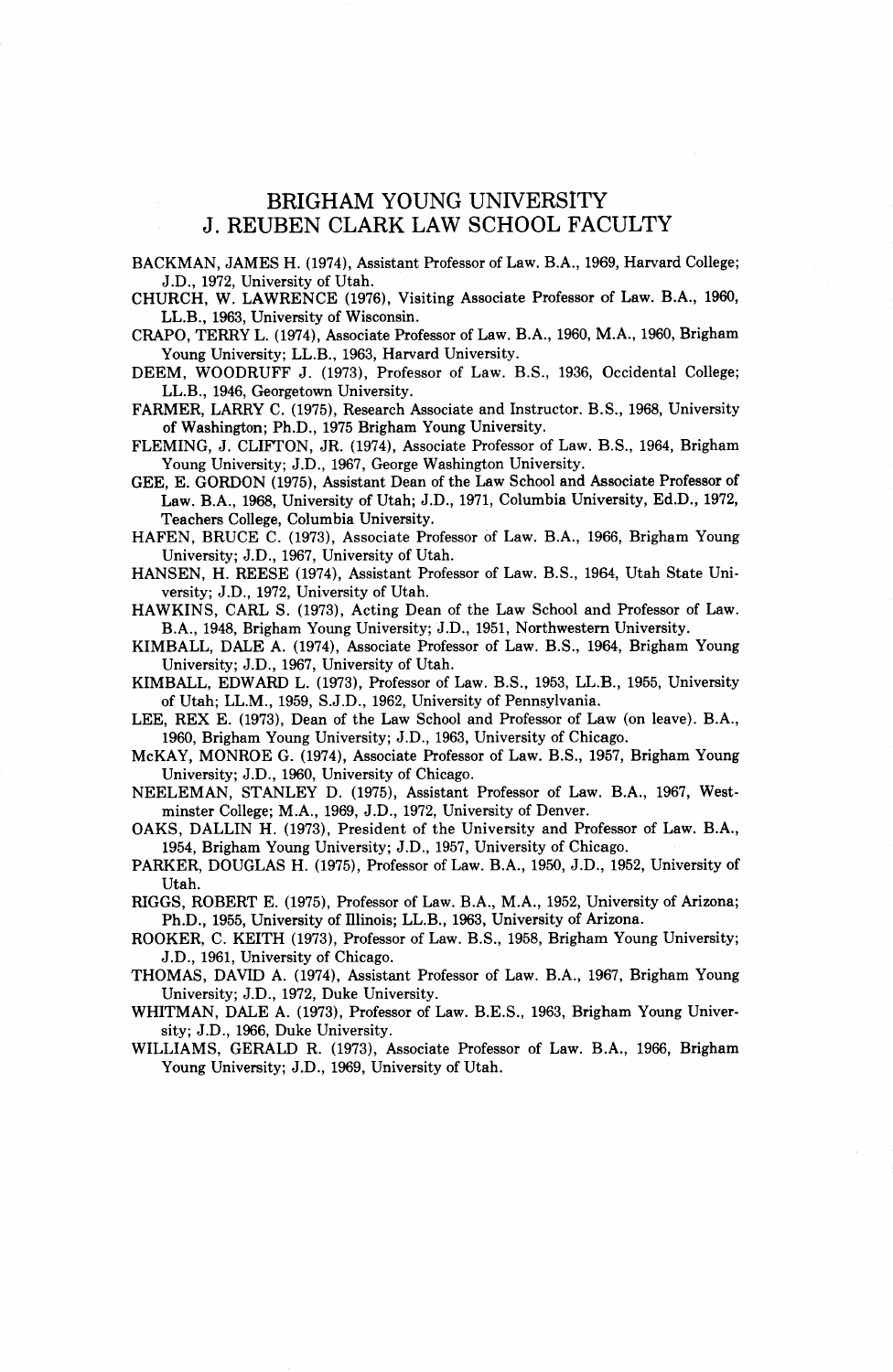# Brigham Young University Law Review

| Vol. 1976                                                                                                               | No. 1 |
|-------------------------------------------------------------------------------------------------------------------------|-------|
| <b>TABLE OF CONTENTS</b>                                                                                                |       |
| <b>ESSAYS</b>                                                                                                           |       |
| The Interdependence of Our Freedoms<br>The Honorable Warren E. Burger                                                   | 1     |
| Changing Concepts in the World's Mineral and Petroleum<br>Development Laws                                              |       |
| Northcutt Ely and Robert F. Pietrowski, Jr.                                                                             | 9     |
| CONSTITUTIONAL LAW SYMPOSIUM:<br>ALLOCATION OF POLICYMAKING AUTHORITY<br><b>BETWEEN</b><br><b>COURT AND LEGISLATURE</b> |       |
| Introduction<br>Rex E. Lee                                                                                              | 37    |
| The "New" Substantive Due Process and the Democratic<br>Ethic: A Prolegomenon                                           |       |
| Robert G. Dixon, Jr.                                                                                                    | 43    |
| Judicial Supervision of Legislative Classifications-A More<br>Modest Role for Equal Protection?                         |       |
| Edward L. Barrett, Jr.                                                                                                  | 89    |
| <b>COMMENTS</b>                                                                                                         |       |
| HEW's Regulation Under Title IX of the Education Amend-<br>ments of 1972: Ultra Vires Challenges                        | 133   |
| The Federal Enforcement Provisions of the 1970 Amend-<br>ments to the Clean Air Act: Statutory Scope and                |       |
| Constitutionality                                                                                                       | 189   |
| IRS Summary Assessment Powers: Abuse and Control                                                                        | 233   |